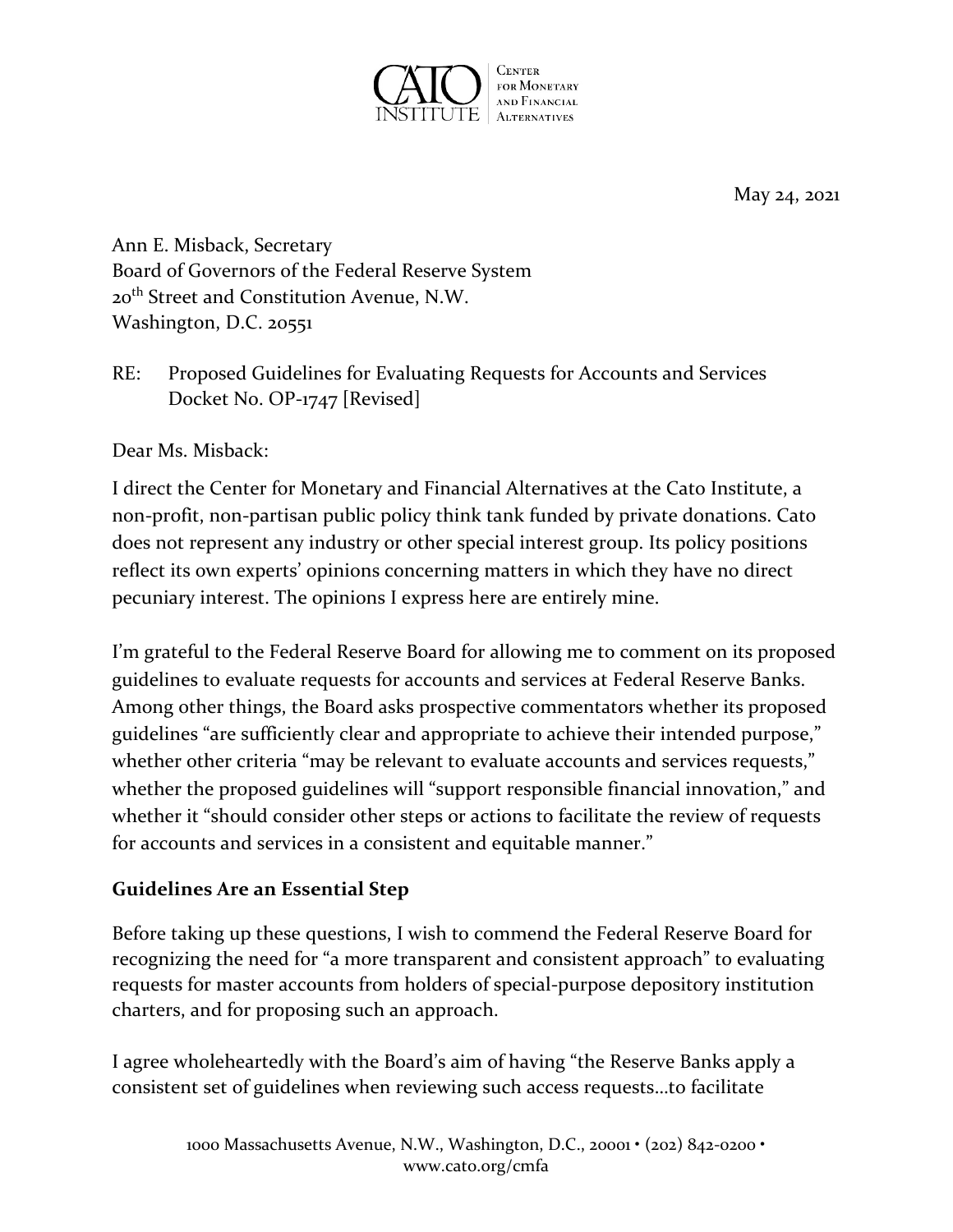equitable treatment across institutions," and I believe that the proposed guidelines represent an important step toward this end. However, I also believe that the guidelines can be made more conducive than they are at present to encouraging beneficial financial innovations, and that this can be done without increasing the risk of financial instability and without complicating the conduct of monetary policy.

#### **Financial Innovation and Fintech Master Accounts**

As Cleveland Federal Reserve Bank President Loretta Mester observed last November, the digitalization of finance "holds the promise of increasing the efficiency, productivity, and inclusiveness of the financial sector, thereby increasing the economic welfare of households and businesses."[1](#page-1-0) Digital financial service providers other than traditional banks, or fintechs, have often led the way in such digitalization, helping thereby to achieve substantial worldwide gains in financial inclusion.<sup>[2](#page-1-1)</sup> Fintechs are also likely to be the main source of future digital-finance innovations, and especially so if they can compete effectively, on truly a level playing field, with ordinary banks.

The Board has elsewhere made clear its own commitment "to supporting responsible innovation, both by the firms we regulate directly, and in the financial market broadly."[3](#page-1-2) Many of the innovative services fintechs offer, or may offer in the future, depend on their having access to the Federal Reserve's wholesale settlement services. At present, many fintechs secure such access indirectly, using traditional banks as their agents. This arrangement obliges them to rely on rival payment-service providers in order to be able to compete with them, while also placing them at a cost disadvantage relative to those rivals. Furthermore, because it means having an additional legal entity involved in the settlement process, it leads to longer settlement delays, tying-up capital in unsettled transactions.

To the extent that fintechs are able to gain the same direct access to the Fed's wholesale purchases that ordinary banks enjoy, they can operate more efficiently, and compete more effectively with those banks in providing alternative retail products and services. Many foreign central banks have already taken steps to grant fintechs

<span id="page-1-0"></span><sup>1</sup> Loretta J Mester, "Fintech, Bitgtech, and Financial Inclusion." Federal Reserve Bank of Cleveland. Available at [https://www.clevelandfed.org/en/newsroom-and-events/speeches/sp-20201109-fintech-bigtech-and](https://www.clevelandfed.org/en/newsroom-and-events/speeches/sp-20201109-fintech-bigtech-and-financial-inclusion.aspx)financial-inclusion.aspx<br><sup>2</sup> For a detailed review of fintech developments that promote financial inclusion, see the April 2020 BIS

<span id="page-1-1"></span>report on "Payment Aspects of Financial Inclusion in the Fintech Era." Available at <https://www.bis.org/cpmi/publ/d191.pdf>

<span id="page-1-2"></span><sup>3</sup> Se[e https://www.federalreserve.gov/aboutthefed/innovation.htm](https://www.federalreserve.gov/aboutthefed/innovation.htm)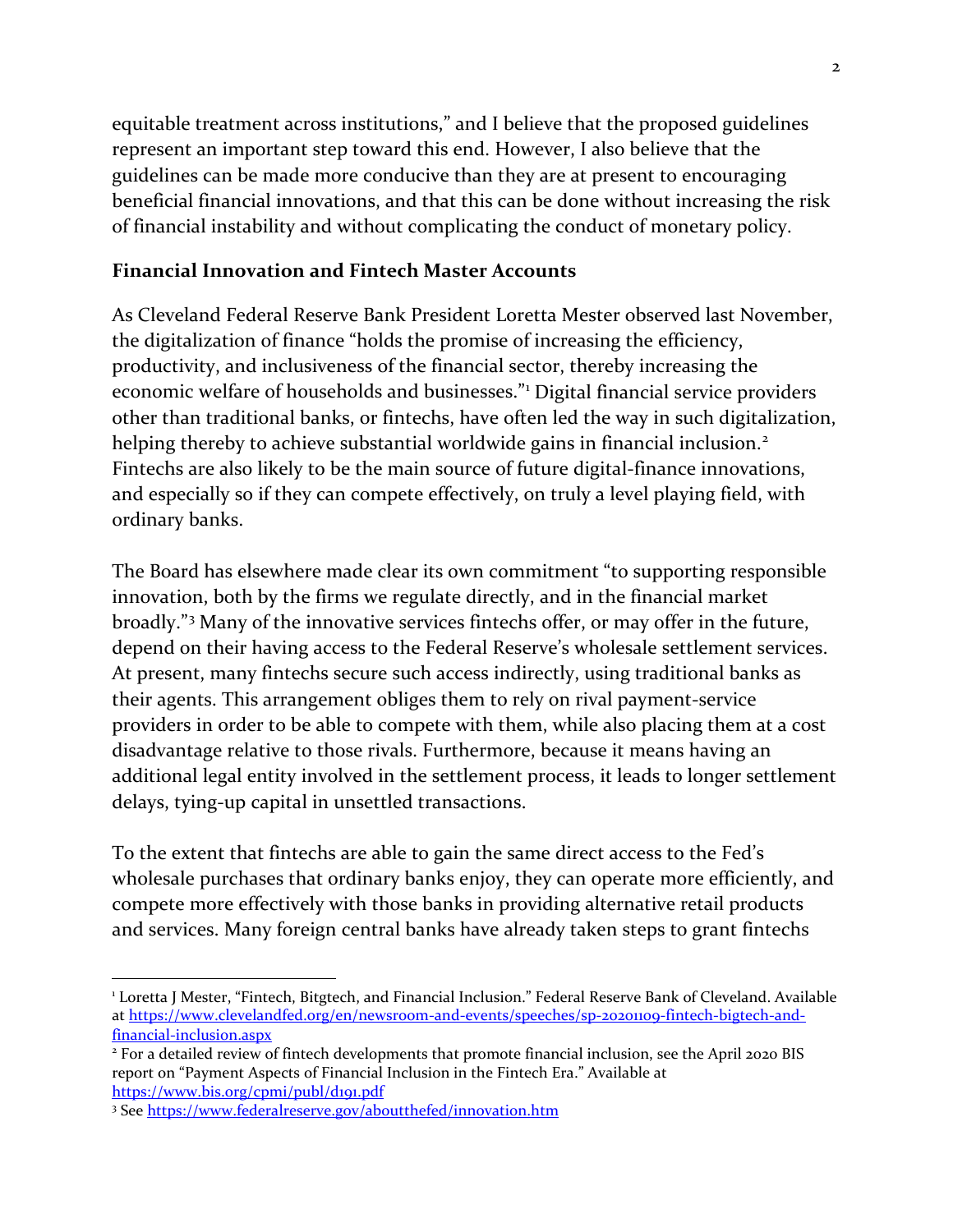such access. Although the risks involved in taking this step justify proceeding cautiously, as the Bank of England observed in announcing its own decision to give "non-bank payment service providers" direct access to its wholesale settlement services, doing so can ultimately *enhance* financial stability by

- creating more diverse payment arrangements with fewer single points of failure;
- identifying and developing new risk-reducing technologies; and
- expanding the range of transactions that can take place electronically and be settled in central bank money.[4](#page-2-0)

At present, fintechs that are not and do not wish to become full-service banks are only able to apply for Reserve Bank master accounts after securing special purpose or "novel" depository-institution ("bank") charters.[5](#page-2-1) Such charters are offered by the OCC as well as by some state banking authorities. The Board does not propose to change this eligibility condition, and it isn't clear whether the Federal Reserve Act allows for any change. The limited availability of special-purpose charters, and the far from lenient conditions fintechs must meet to obtain them, already make it very difficult for most fintechs to qualify for Fed master accounts. For that reason, if the Board wishes to encourage financial innovation, it is essential that the guidelines for granting such accounts to eligible fintechs not be unnecessarily burdensome.

In the remainder of this letter, I will argue that some aspects of the Board's proposed guidelines make them needlessly burdensome to many actual and potential specialpurpose master account applicants. I will also suggest ways in which I believe this unnecessary burden might safely be lightened.

# **Clarity Should Include Some Degree of Certainty**

Under the current master account review procedures, the time Reserve Banks may take to reach their decisions is left entirely to their discretion. Consequently, an applicant cannot rule out being kept waiting, not just for many months, but indefinitely, for a decision.

<span id="page-2-0"></span><sup>4</sup> Bank of England, "Bank of England Extends Direct Access to RTGS Accounts to Non-bank Payment Service Providers." *Press Release*, July 2017. Available at [https://www.bankofengland.co.uk/-](https://www.bankofengland.co.uk/-/media/boe/files/news/2017/july/boe-extends-direct-access-to-rtgs-accounts-to-non-bank-payment-service-providers.pdf) [/media/boe/files/news/2017/july/boe-extends-direct-access-to-rtgs-accounts-to-non-bank-payment](https://www.bankofengland.co.uk/-/media/boe/files/news/2017/july/boe-extends-direct-access-to-rtgs-accounts-to-non-bank-payment-service-providers.pdf)[service-providers.pdf](https://www.bankofengland.co.uk/-/media/boe/files/news/2017/july/boe-extends-direct-access-to-rtgs-accounts-to-non-bank-payment-service-providers.pdf) The most comprehensive survey thus far of ways in which fintechs can either promote or pose additional risks to financial stability is still the June 2017 Financial Stability Board report on "Financial Stability Implications from FinTech." Available at [https://www.fsb.org/wp](https://www.fsb.org/wp-content/uploads/R270617.pdf)[content/uploads/R270617.pdf](https://www.fsb.org/wp-content/uploads/R270617.pdf)

<span id="page-2-1"></span><sup>5</sup> So far, Varo Bank is the only fintech to have secured a de-novo full-service national bank charter from the OCC, having been granted it last July. In February, LendingClub, a fintech company that offers personal loans online, secured such a charter by purchasing an established national bank. OCC, "Acting Comptroller of the Currency Presents Varo Bank, N.A. Its Charter." *News Release,* July 2020. Available at <https://www.cato.org/cato-journal/spring/summer-2021>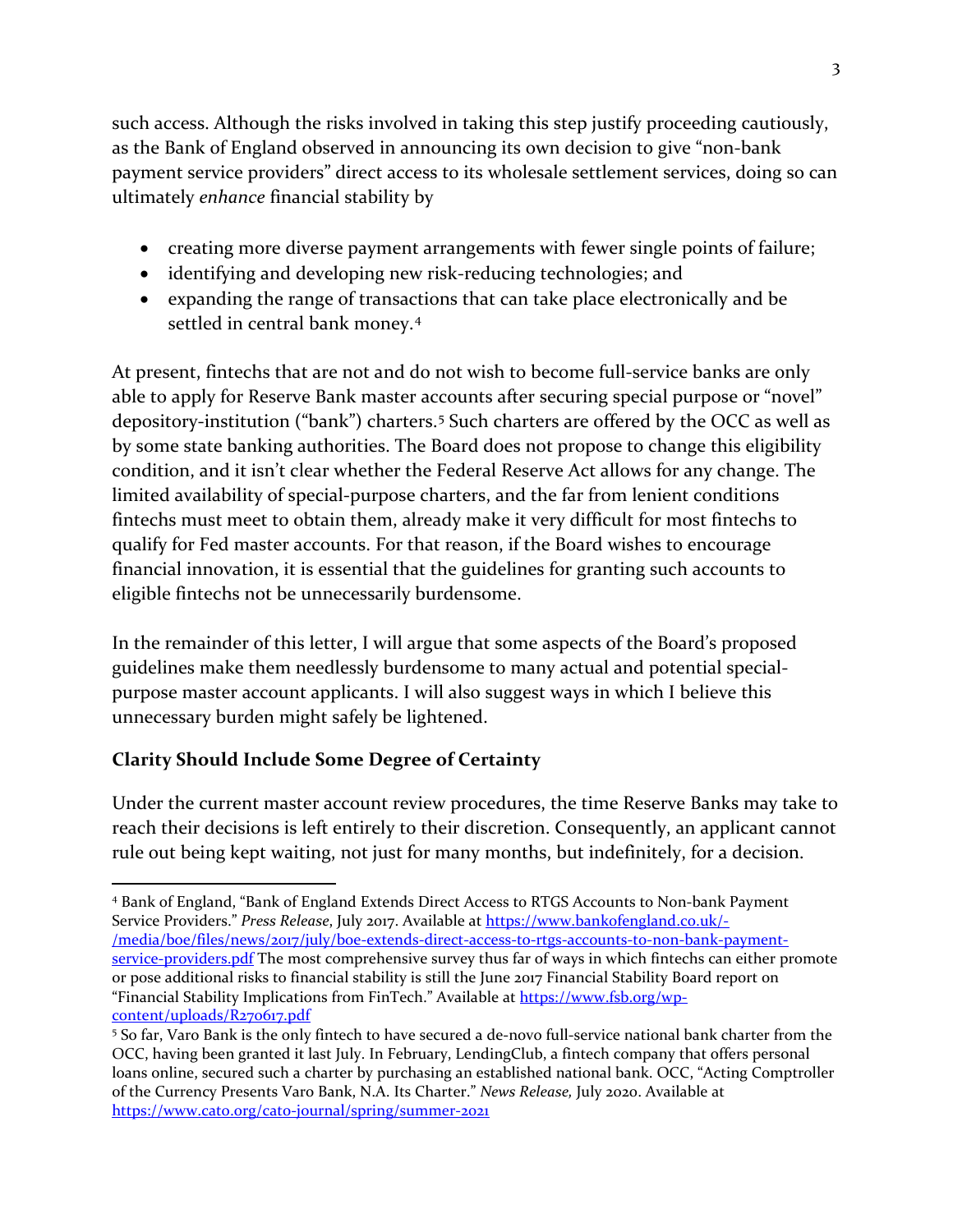Because the cost of enduring a long delay might itself discourage potential applicants, leaving the length of the review process entirely to Reserve Bank's discretion can prove contrary to the Board's goal of encouraging financial innovation. Unfortunately, the proposed guidelines do not address this undesirable feature of the *status quo*. Including among the guidelines a prospective timeline for Reserve Banks' decision process, however speculative, would be a considerable improvement.<sup>[6](#page-3-0)</sup>

More importantly, the proposed guidelines consist of many *necessary* conditions for having master account applications approved, with no intimation of *sufficient* ones. "These guidelines," the Board's proposal states, "broadly outline considerations for evaluating access requests but are not intended to provide assurance that any specific institution will be granted an account and services." Although it is understandable that the Board may not wish to offer any absolute guarantee of success, it might nonetheless indicate particular conditions which, if met, make it especially likely that a request will be granted. A complementary revision would require Reserve Banks to justify their denial of applicants meeting these conditions, making such denials the exception rather than the rule.

#### **One Size Doesn't Fit All**

With rare exceptions, the Fed routinely grants master accounts to banks and credit unions possessing ordinary bank charters and insured by the FDIC. The rationale for having firms holding special-purpose charters meet special requirements to obtain such accounts consists of the fact that those special-purpose charters typically subject their holders to less-stringent regulation than holders of ordinary bank charters, in part by making it unnecessary for them to insure their deposits. That exemption allows some special-purpose banks to operate with capital levels below the FDIC's requirements, though not necessarily below those of traditional or full-service state banks.[7](#page-3-1)

<span id="page-3-1"></span><span id="page-3-0"></span><sup>6</sup> Since it opened its own settlement facilities to "non-bank Payment Service Providers" several years ago, [the Bank of England](https://www.bankofengland.co.uk/-/media/boe/files/markets/other-market-operations/accessfornonbankpaymentserviceproviders.pdf) has "found that it takes around 12 months from submission of a 'Letter of Intent' from a non-bank PSP to go-live," with the specific delay depending on applicants' "readiness at the point of application," among other factors. Although experience alone will allow the Reserve Banks to determine how long their own review processes will take, some reasonable, ballpark estimate or goal would still be a valuable addition to the present, proposed guidelines. Bank of England, "Access to UK Payment Schemes for Non-Bank Payment Service Providers." December 2019. Available a[t https://www.bankofengland.co.uk/-](https://www.bankofengland.co.uk/-/media/boe/files/markets/other-market-operations/accessfornonbankpaymentserviceproviders.pdf) [/media/boe/files/markets/other-market-operations/accessfornonbankpaymentserviceproviders.pdf](https://www.bankofengland.co.uk/-/media/boe/files/markets/other-market-operations/accessfornonbankpaymentserviceproviders.pdf) <sup>7</sup> In 2013 the FDIC, OCC, and Federal Reserve Board all adopted uniform minimum capital requirements based on the Basel III guidelines. Until recently, the understanding had been that all non-special-purpose national banks save national trust banks must be FDIC insured. However, the OCC is presently considering granting a full-service national bank charter to Figure Bank, a Nevada-based fintech that plans to accept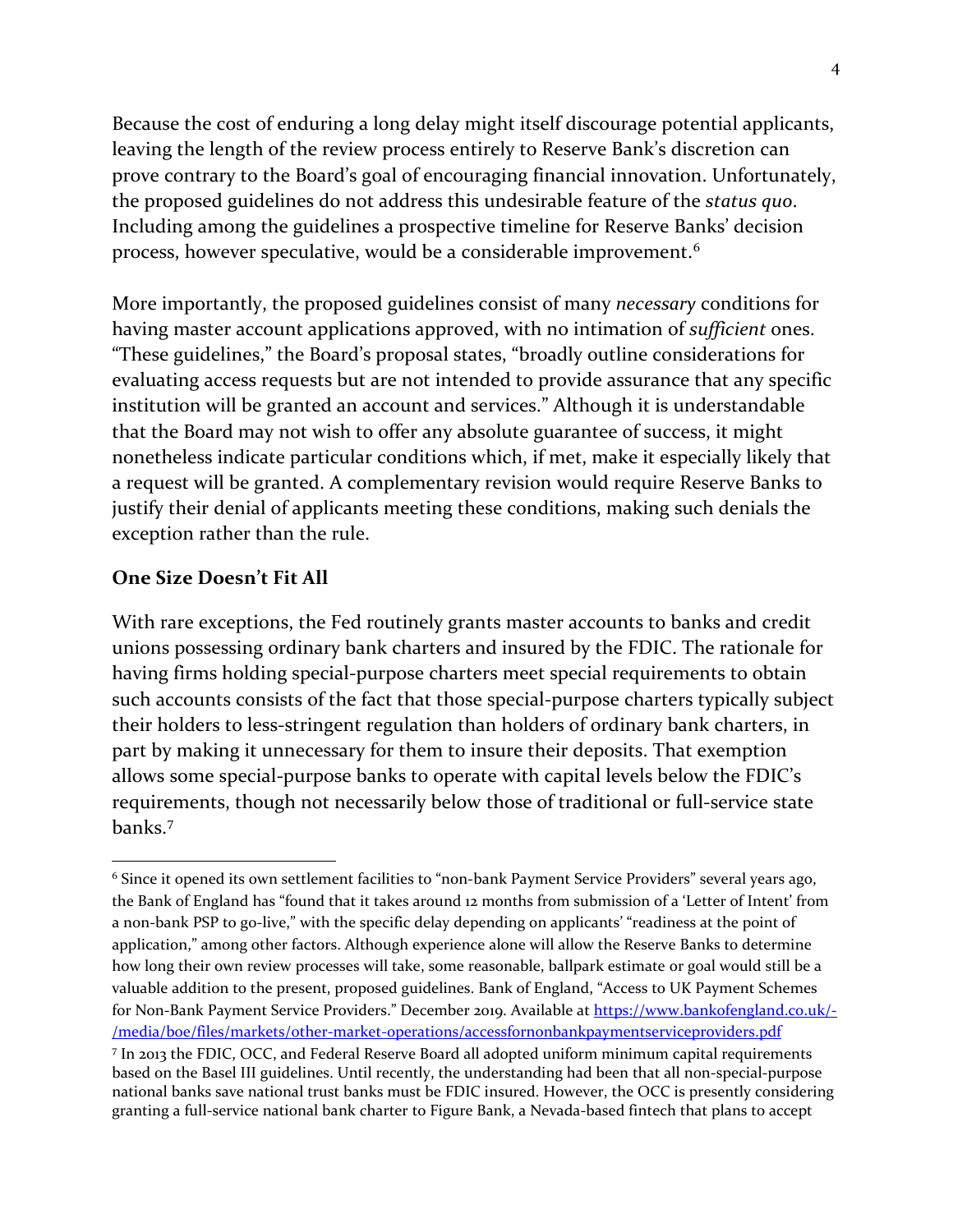According to spokesmen for traditional banks, were the Fed to award master accounts to fintechs and other firms with special-purpose charters without compelling them to be insured or otherwise subjecting them to bank-like regulatory requirements, it would be giving them an unfair advantage. In particular, the bankers, besides opposing special charters themselves, would have the Fed insist that holders of those charters maintain approximately the same capital cushions insured banks are required to have. In short, banking industry representatives assert that unless fintechs and traditional banks are subject to similar regulations, granting the former master accounts is inconsistent with having them compete on a "level playing field."

But this argument is valid only assuming that all potential master account applicants, which is to say all firms that manage to acquire any sort of "bank" charter, expose the Fed and the financial system as a whole to the same risks. This would be so if they all engaged, or intended to engage, in similar activities. But that is seldom the case for fintechs. Most fintechs seek "bank" charters, not so they can replicate ordinary banks' bundle of services, but because they wish to supply a subset of such services, and having Fed master accounts will assist them in doing so.

As Cornell Law Professor Dan Awrey argues in a recent working paper, by "unbundling" the various services conventional banks offer, more specialized fintechs can perform some of those services without taking the same risks conventional banks take.[8](#page-4-0) For this reason, in seeking to limit "the risks that may arise when an institution gains access to accounts and services," including "risks to the Reserve Banks, to the payment system, to the financial system, and to the effective implementation of monetary policy," the Board should ask, not whether the holder of a special-purpose charter has as much capital as ordinary banks must have, or whether it is otherwise held to the same regulatory standards, such as having to be insured by the FDIC, but whether the standards it does meet are adequate to sufficiently limit the risks associated with its particular business plans. In other words, as Loretta Mester

[https://papers.ssrn.com/sol3/papers.cfm?abstract\\_id=3776739](https://papers.ssrn.com/sol3/papers.cfm?abstract_id=3776739)

deposits, without requiring it secure FDIC insurance, because Figure only plans to take deposits in blocks of at least \$250,000, awhile the FDIC only insures accounts below that amount. All state-chartered Federal Reserve member banks apart from trust funds must "possess capital stock and surplus in an amount equal to that which would be required for the establishment of a national banking association" unless they have acquired or have been approved for FDIC insurance. FDIC-insured nonmember state banks must meet the same minimum requirements. The nonmember state banks of several states (e.g., Connecticut) need not be insured provided they do not accept deposits, and so needn't satisfy the same capital requirements to which other non-special-purpose banks are subject. However, they are generally subject to the state-imposed capital requirements as their deposit-taking counterparts.

<span id="page-4-0"></span><sup>8</sup> Dan Awrey, "Unbundling Banking, Money, and Payments." *European Corporate governance Institute,* Law Working Paper No. 565/2021, February 2021. Available at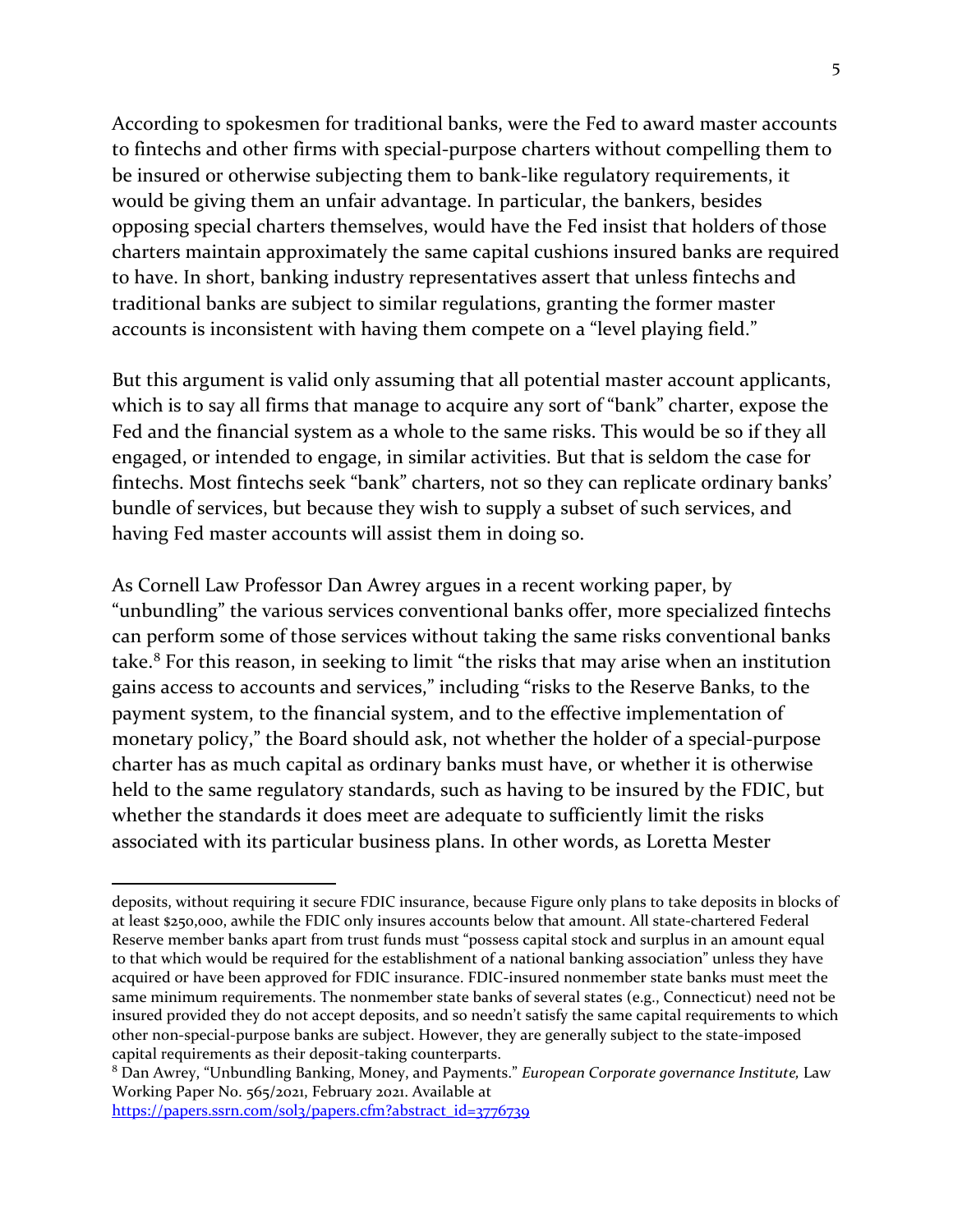remarked last fall, "Existing regulatory and supervisory structures…need to adapt to keep up with the new ways that financial services are being delivered and the new players delivering them." The Reserve Banks' master account approval guidelines clearly qualify as "existing regulatory structures."

BPI (the Bank Policy Institute), which represents the nation's largest commercial banks, has been the most vocal opponent of both special-purpose "bank" charters and the granting of Fed master accounts to firms that secure such charters. According to it, and to most authorities, "Banking at its core is the business of funding illiquid assets—loans— with highly liquid liabilities—deposits."<sup>[9](#page-5-0)</sup> In other words, traditional banks borrow short and lend long, and may find themselves insolvent or illiquid because of this. That is why traditional banks are subject to very strict capital and liquidity requirements. It is also why full-service national banks must be insured by the FDIC.

Most fintechs, in contrast, do not combine deposit taking and lending; and many don't engage in any sort of maturity transformation. Some, including peer-to-peer and other "marketplace" lenders, extend credit, but do not fund their lending with, or even take, deposits.<sup>[10](#page-5-1)</sup> Strictly "custodial" fintechs also don't take deposits.<sup>[11](#page-5-2)</sup> Others, including money transmitters, payment processors and cryptocurrency exchanges, accept dollar deposits from their clients to be remitted to others, but do not invest them in risky assets for the brief intervals in which they possess them. It is not generally the case, therefore, as BPI elsewhere claims, that in acquiring special-purpose charters for the sake of qualifying for Fed master accounts "fintechs are trying to act like [traditional] banks while avoiding the supervisory and regulatory framework that applies to actual banks."<sup>[12](#page-5-3)</sup>

<span id="page-5-0"></span><sup>9</sup> BPI Staff, "A Primer on Bank Liquidity." August 2019. Available at [https://bpi.com/a-primer-on-bank](https://bpi.com/a-primer-on-bank-liquidity/)[liquidity/](https://bpi.com/a-primer-on-bank-liquidity/)

<span id="page-5-1"></span> $10$  According to a 2017 DTCC report on "Fintech and Financial Stability" (p. 8), "While some fintech companies use their own balance sheet for the provision of credit or other services, most do not at this time – either because they rely on funding from banks or other financial institutions, or because their activities do not require credit or liquidity provision. As such, the impact of fintech on financial contagion through the credit or liquidity channel is likely to be relatively small right now, but this must be watched as the sector evolves." A careful reading of the 2017 Financial Stability Board report on "Financial Stability Implications for Fintech" likewise makes clear that fintechs that do not engage in maturity transformation pose far fewer risks than others. DTCC, "Fintech and Financial Stability." October 2017. Available at [https://www.dtcc.com/~/media/Files/PDFs/Fintech%20and%20Financial%20Stability.pdf;](https://www.dtcc.com/%7E/media/Files/PDFs/Fintech%20and%20Financial%20Stability.pdf) Financial Stability Board, "Financial Stability Implications from FinTech." June 2017. Available at <https://www.fsb.org/wp-content/uploads/R270617.pdf>

<span id="page-5-2"></span><sup>&</sup>lt;sup>11</sup> The OCC has granted "national trust bank" charters to three cryptocurrency firms so far, the most recent being Paxos, which received its charter late last month. Although national trust banks, of which there are over fifty in all, are members of the Federal Reserve system and therefore eligible for Fed master accounts, they do not have to be insured. The Fed's treatment of trust banks is a good example of "adaptive" regulation applied to master account eligibility rules.<br><sup>12</sup> BPI Staff, "FinTech Access to Fed Accounts and the Nation's Payments Systems: A Primer." May 2021.

<span id="page-5-3"></span>Available at<https://bpi.com/fintech-access-to-fed-accounts-and-the-nations-payments-systems-a-primer/>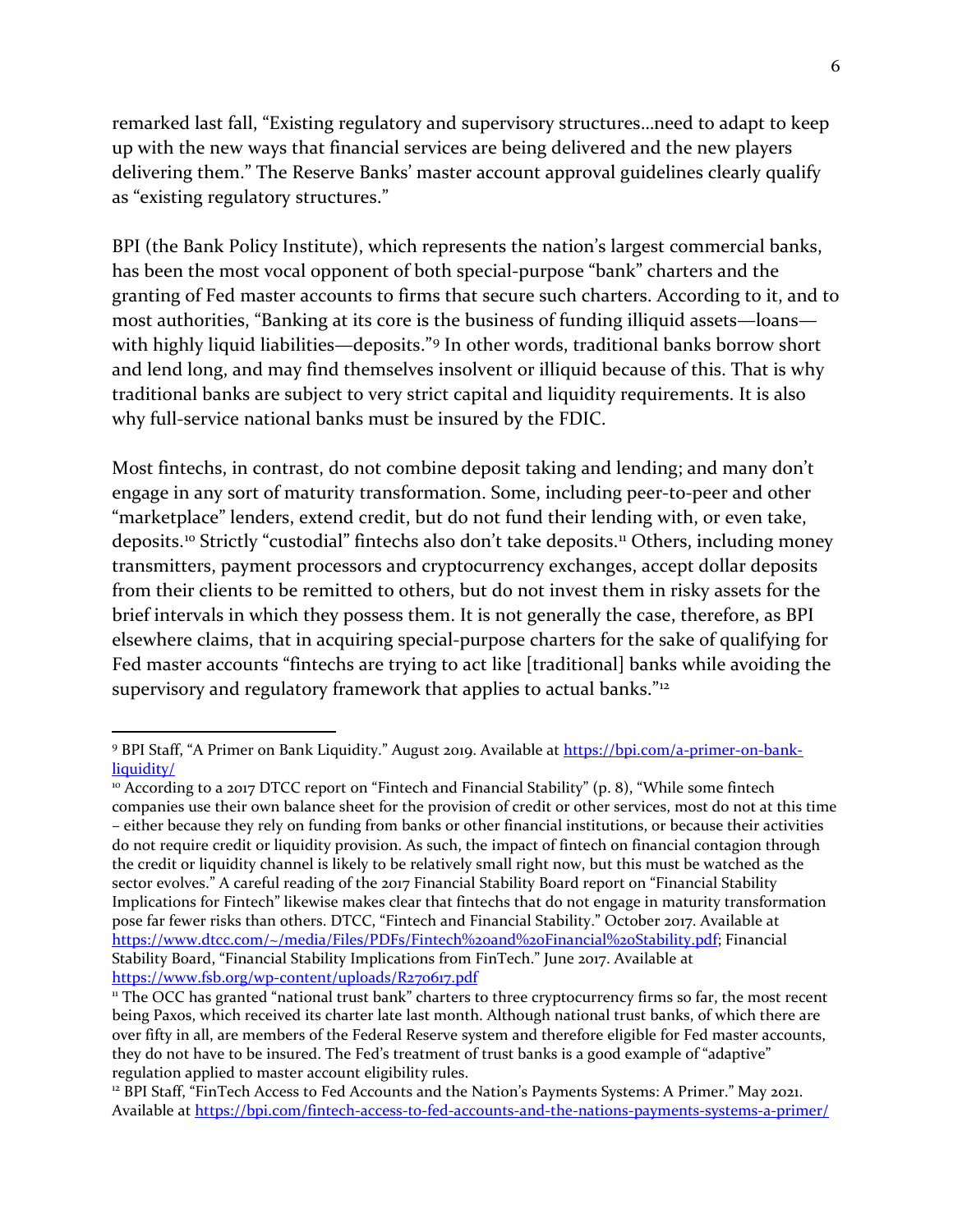#### **A Modest Proposal: Fast-Lane Master Accounts for "Narrow" Fintechs**

In light of the above considerations, I hope the Board will consider a suggestion I've sketched elsewhere for improving its master account review guidelines.<sup>[13](#page-6-0)</sup> The proposal is very simple: let the guidelines include a "fast approval lane" for "narrow" specialpurpose "banks" that don't engage in any maturity transformation, meaning those that either don't take U.S. dollar deposits at all or agree to fully back any dollar deposits they take with 100-percent master account balances. Allowing fast-lane treatment for such "narrow" master account seekers seems fully consistent with Reserve Banks right, as indicated in the proposed guidelines, to

impose (at the time of account opening, granting access to service, or any time thereafter) obligations relating to, or conditions or limitations on, use of the account or services as necessary to limit operational, credit, legal, or other risks posed to the Reserve Banks, the payment system, financial stability or the implementation of monetary policy or to address other considerations.

The proposed "fast lane" option resembles one of the Bank of England's conditions for granting settlement accounts to non-bank Payment Service Providers: although hundreds of fintechs are potentially eligible for Bank of England settlement accounts, the Bank only grants such accounts to those that "do not undertake maturity transformation activities.["14](#page-6-1) However, my proposal would not altogether rule-out master accounts for maturity-transforming applicants with special purpose charters. It only means that they would have to undergo a more involved and time-consuming evaluation process.<sup>[15](#page-6-2)</sup>

I am also not proposing that "narrow" special-purpose banks should not be subject to any further requirements to qualify for master accounts: the Board need not be satisfied with the standards set either by the OCC or by any state banking authority. However, these additional requirements should also reflect the significantly reduced risks such narrow institutions pose, and should be specified in such a way as will allow

<span id="page-6-1"></span><span id="page-6-0"></span><sup>13</sup> George Selgin, "Keeping Fintech's Promise: A Modest Proposal." *The Hill*, May 2021. Available at <https://thehill.com/opinion/finance/552614-keeping-fintechs-promise-a-modest-proposal> <sup>14</sup> Bank of England, "Access to UK Payment Schemes for Non-Bank Payment Service Providers." December 2019. Available at [https://www.bankofengland.co.uk/-/media/boe/files/markets/other-market](https://www.bankofengland.co.uk/-/media/boe/files/markets/other-market-operations/accessfornonbankpaymentserviceproviders.pdf)[operations/accessfornonbankpaymentserviceproviders.pdf](https://www.bankofengland.co.uk/-/media/boe/files/markets/other-market-operations/accessfornonbankpaymentserviceproviders.pdf)

<span id="page-6-2"></span><sup>&</sup>lt;sup>15</sup> I am also not suggesting that the fintech "fast lane" should necessarily be faster than the "lane" for depository institutions with ordinary charters. My argument is that both of these lanes should be faster than that for special-purpose banks that do not qualify as "narrow."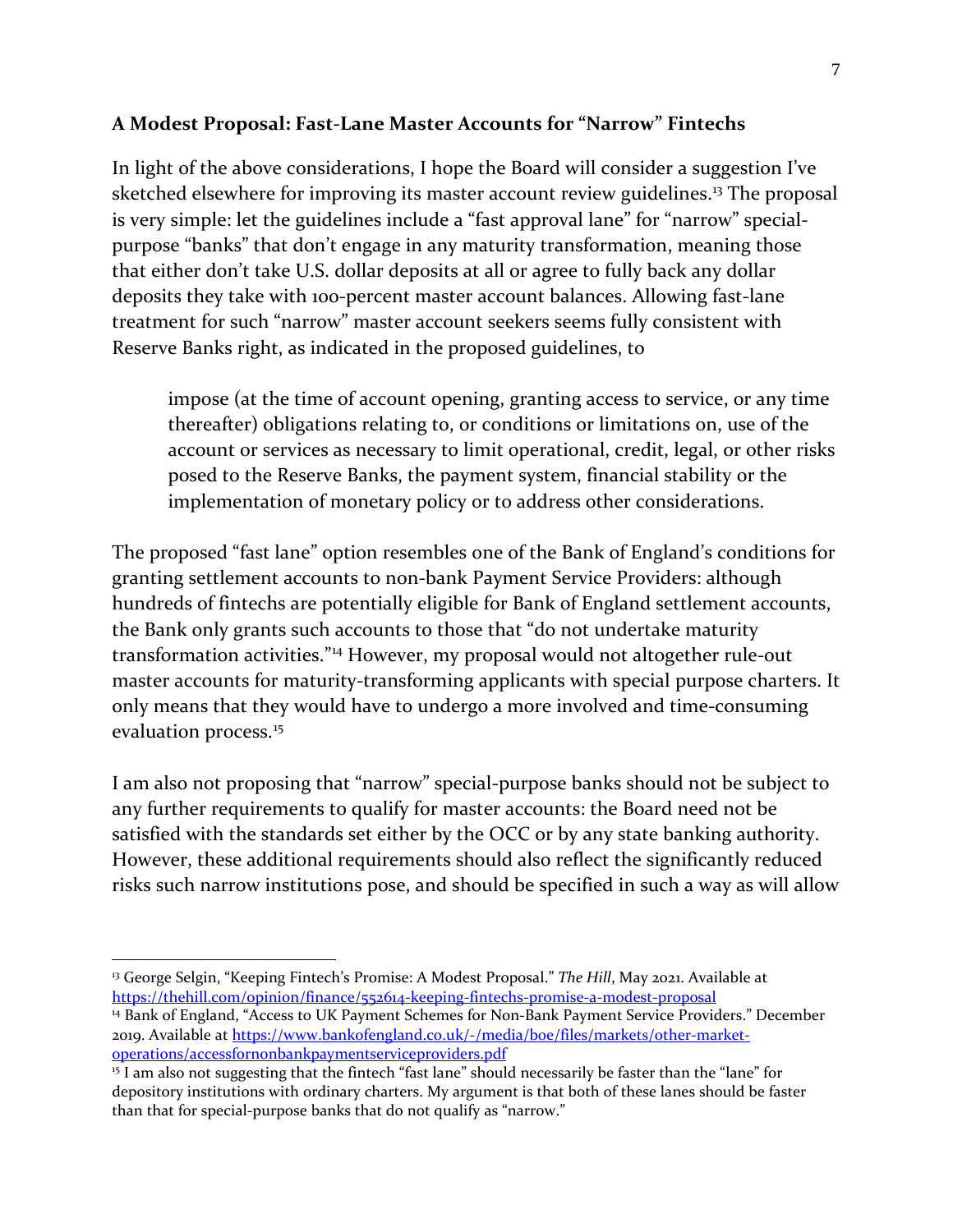prospective narrow-bank applicants that abide by them to be reasonably certain that they stand a good chance of having their applications approved in a timely manner.

#### **The Kraken and Avanti Cases**

Two examples of the sort of fintech that would benefit from the proposed "fast lane" treatment are Kraken Financial and Avanti Bank. Kraken Financial, a division of Kraken, a cryptocurrency and bitcoin exchange, received one of Wyoming's Special Purpose Depository Institution (SPDI) charters last September; Avanti Bank, which seeks to offer cryptocurrency custodial services, secured its own Wyoming SPDI charter soon after. Both subsequently applied to the Federal Reserve Bank of Kansas for master accounts. Their applications are still under consideration.

Unlike ordinary banks, Wyoming's SPDIs are not required to have deposit insurance.<sup>[16](#page-7-0)</sup> This exemption means that, although they are subject to minimum capital requirements,<sup>[17](#page-7-1)</sup> can operate with less capital than the FDIC requires, while avoiding the (not inconsiderable) risk of being either turned down or kept in limbo by the FDIC even if they appear to meet its regulatory standards.<sup>[18](#page-7-2)</sup>

But it doesn't follow that either SPDI will pose a greater risk to the financial system than an ordinary bank, because Wyoming SPDIs are also "generally prohibited from making loans with customer deposits [and] must at all times maintain unencumbered level 1 high-quality liquid assets valued at 100% or more of their depository liabilities." In response to criticism from BPI, pointing out that even these level-1 assets may

<span id="page-7-0"></span><sup>&</sup>lt;sup>16</sup> Wyoming's Banking Statutes (13-2-103) provide that "All banks, except special purpose depository institutions, shall obtain insurance of their deposits by the United States and shall subscribe for insurance of deposit accounts by the federal deposit insurance corporation (FDIC). Wyo. Stat. § 13-2-103. Available at <https://wyoleg.gov/statutes/compress/title13.pdf>

<span id="page-7-1"></span><sup>17</sup> Besides a statutory minimum capital requirement of \$5 million, Wyoming's Division of Banking states "that a prospective SPDI should consider 1.25–1.75% of proposed assets under management/assets under custody (off-balance sheet assets) or \$10,000,000—whichever is greater—as an appropriate minimum requirement for chartering." State of Wyoming Depart of Audit. (2020) "Special Purpose Depository Institutions: Capital Requirement Guidance." *Division of Banking.* Available at

[https://docs.google.com/viewer?a=v&pid=sites&srcid=d3lvLmdvdnxiYW5raW5nfGd4OjU0N2ZmZGRjZmY1](https://docs.google.com/viewer?a=v&pid=sites&srcid=d3lvLmdvdnxiYW5raW5nfGd4OjU0N2ZmZGRjZmY1MmUwNGU) [MmUwNGU](https://docs.google.com/viewer?a=v&pid=sites&srcid=d3lvLmdvdnxiYW5raW5nfGd4OjU0N2ZmZGRjZmY1MmUwNGU)

<span id="page-7-2"></span><sup>&</sup>lt;sup>18</sup> According to David Zaring (p. 1445), although the OCC awarded charters to fourteen banks between 2001 and 2017, and all those institutions at once applied for FDIC insurance, which they were required to have as a condition for opening, as of the later year the FDIC had yet to make a decision on any of their applications, prompting then-Acting OCC Comptroller Keith Noreika to complain that the FDIC just let their applications "hang out there forever, so that the organizers wasted all their money trying to get insurance, and then they gave up." It is this sort of abuse of discretion that I hope the Board will avoid by making timeliness of assessment procedures a feature of its proposed guidelines. David Zaring, "Modernizing the Bank Charter." *William & Mary Law Review,* Vol. 61, Issue 5, 2020. Available at <https://scholarship.law.wm.edu/cgi/viewcontent.cgi?article=3860&context=wmlr>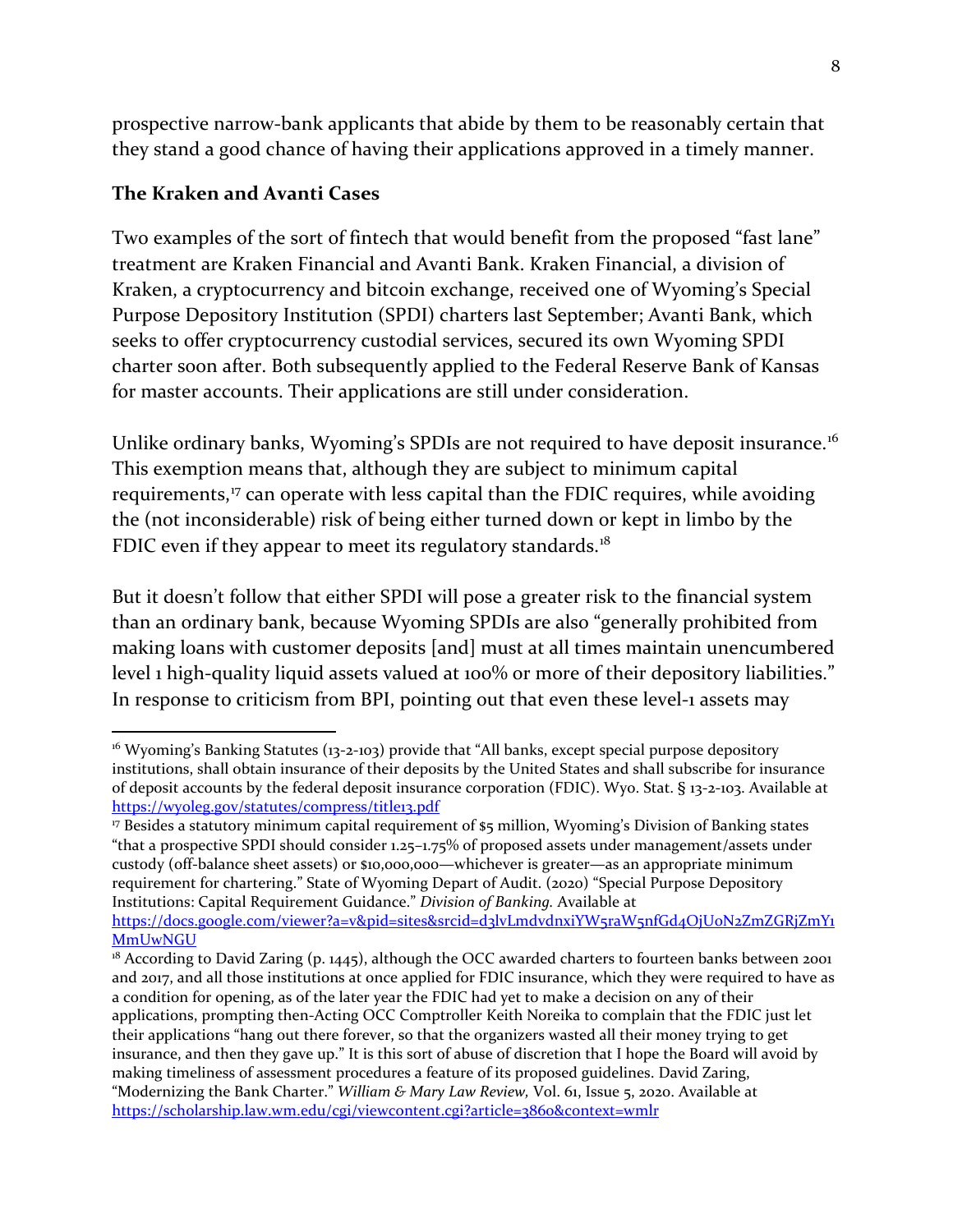expose SPDIs to interest-rate risk, Wyoming's Banking Division has since proposed that SPDIs be allowed to invest in liquid government and agency level-1 securities only.[19](#page-8-0)

As a practical matter, assuming their master account balances bear interest at the same rate as ordinary bank reserves, it should not matter much to Kraken or Avanti whether they can hold some "cash" in the form of level-1 government and agency securities or must maintain 100-percent master account backing for their dollar deposits. The difference in returns is slight; and these firms' clients are generally looking, not for any return on their briefly-held deposits, but for convenient cryptocurrency exchange and custodial services. Consequently, although Wyoming's law may not require it, it is doubtful that either firm would mind fully backing its deposits with master account balances if doing so would improve its chances of receiving a master account, while simplifying and hastening the application assessment process.

### **Some Proposed Requirements may be Unnecessary for "Narrow" Applicants**

The Board's proposed guidelines include requirements that appear unnecessary for "narrow" applicants, yet would not automatically be met by them. As part of the proposed "fast lane" approval process for "narrow" master account applicants, the Board should consider relaxing these.

As the now substantial literature on narrow banking makes clear, in its 1oo-percent reserve form, with no maturity transformation or interest rate risk, narrow banking does away with any need for either deposit insurance or substantial capital requirements.[20](#page-8-1) Narrow banking also makes other precautions meant to guard against a master account holder's insolvency, several of which are included in the proposed guidelines, redundant. For example, the guidelines call for Reserve Banks to "clearly identify *all risks that may arise related to the institution's business*" (my emphasis).

<span id="page-8-0"></span><sup>&</sup>lt;sup>19</sup> BPI Staff, "Beware the Kraken." October 2020. Available at [https://bpi.com/beware-the-kraken/;](https://bpi.com/beware-the-kraken/) Wyoming Department of Audit. (2021) "Notice of Intent to Adopt Rules." Available at <https://wyoleg.gov/arules/2012/rules/ARR21-013P.pdf>

<span id="page-8-1"></span><sup>&</sup>lt;sup>20</sup> According to Ronnie J. Phillips and Alessandro Roselli, for example, narrow banking would "make checkable deposits as safe a means of payment as currency presently issued by the Fed, but without the need for the elaborate supervisory and regulatory structure required when federal deposit insurance and the discount window are part of the financial safety net." Capital requirements could also be lower for narrow banks "assuming government securities backing the narrow bank have near zero maturity." Fullreserve backing would presumably warrant especially low requirements. Ronnie J. Phillips and Alessandro Roselli, "How to Avoid the Next Taxpayer Bailout of the Financial System: The Narrow Banking Proposal." *Networks Financial Institute Policy Brief,* August 2009. Available at

[https://www.indstate.edu/business/sites/business.indstate.edu/files/Docs/2009-PB-05\\_Phillips\\_Roselli.pdf](https://www.indstate.edu/business/sites/business.indstate.edu/files/Docs/2009-PB-05_Phillips_Roselli.pdf)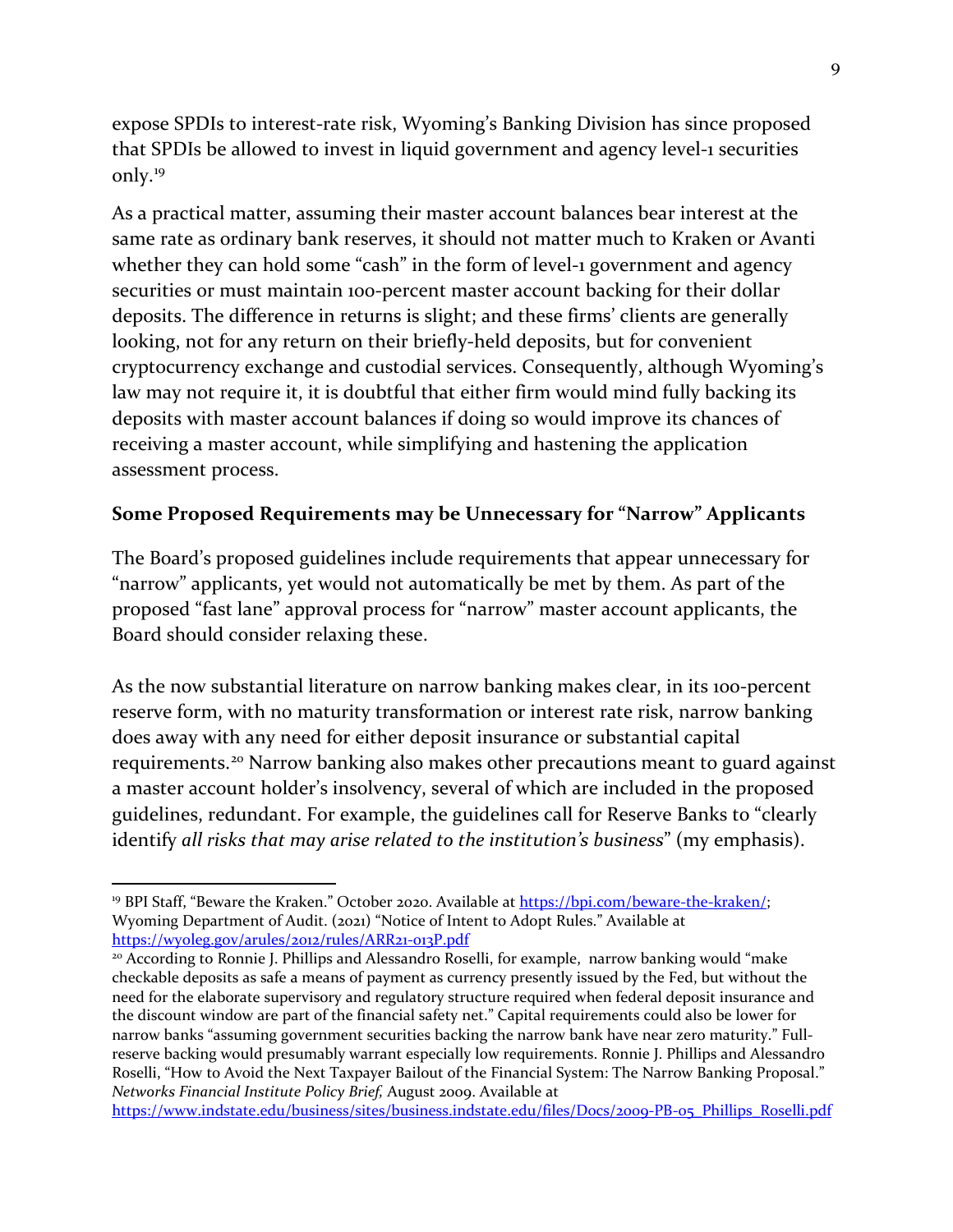They also require that applying firms have "adequate capital to continue as a going concern and to meet its current and projected operating expenses under a range of scenarios." Such requirements make sense when an account applicant's failure would pose "risks to the Reserve Banks, to the payment system, to the financial system, and to the effective implementation of monetary policy." But they may not be needed for at least some "narrow" fintechs, which might fail without posing any risk that their dollar obligations will not be fully met. A cryptocurrency custodian, for example, might have its custodial accounts hacked, exposing its custodial clients to potential losses. Yet so long as its U.S. dollar deposits are fully backed by Fed account balances, its failure need not put any strain on the U.S. dollar-based payments and financial system.

#### **Make Requirements Charter-Specific**

One relatively straightforward way in which the Board might have avoided subjecting master account applicants to unnecessary or redundant requirements would be to treat possession of any special-purpose charter as itself satisfying certain requirements, depending on which sort of charter. The Board and Reserve Banks could, in other words, subject bank charter types themselves to a sort of "approval" process, and then stipulate additional requirements for applicants equipped with each charter type, with relaxed requirements in each case for "narrow" applicants. Although this procedure would have the Fed ride "piggyback" on chartering agencies' regulatory requirements, it would not have it *defer* to those agencies. Nor is it meant to preclude having the Reserve Banks exercise their own due diligence by separately determining whether applicants are conforming to their charters' requirements.

This "piggyback" approach could greatly simplify the master-account applicationapproval process, for by doing away with all redundant requirements it would allow the Reserve Banks to devote their assessment efforts to the Board's additional requirements only. Because the number of charter types is relatively small, it could ultimately save both the Fed itself and banks applying for accounts much time and trouble. Provided those extra requirements are such as will make the full regulatory burden any applying "bank" must satisfy (which may be less but not more than what it must actually bear) roughly the same regardless of what charter it holds, this procedure would also ensure more equitable treatment of similar special-purpose banks possessing different types of charters.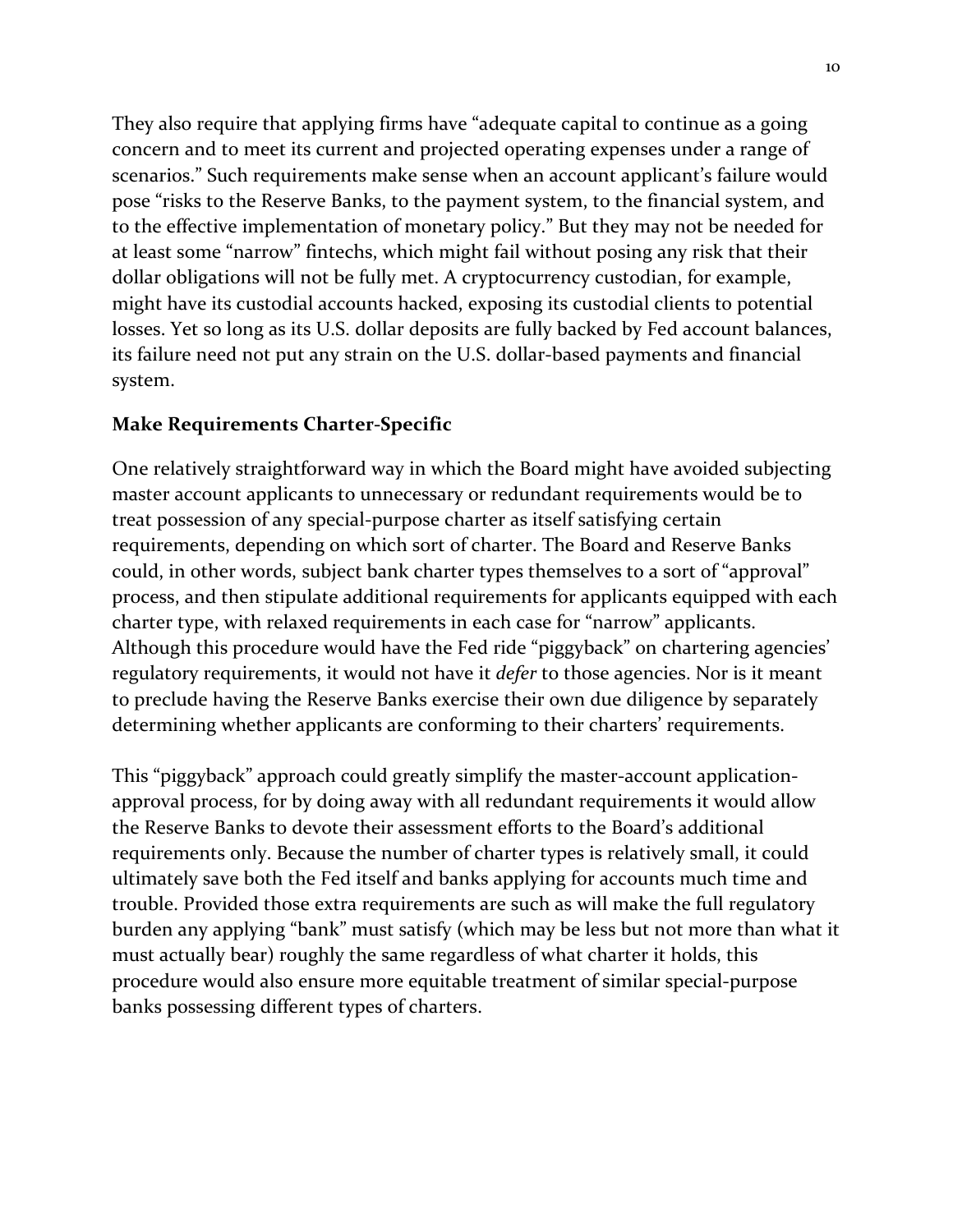#### **Commercial-Bank Disintermediation Risk**

Paradoxically, the very safety of Fed master account balances that would prevent the failure of a narrow fintech from posing undue payment or financial system risk may make the granting of such accounts to fintechs dangerous for a very different reason: should their dollar deposits appear more attractive than deposits at commercial banks, fintech depositories might attract such a large flow of funds previously directed to commercial banks as would subject the latter to an disintermediation crisis. This could happen either because fintech balances pay more interest than ordinary bank deposits, or because holders of ordinary bank deposits, and of less than fully insured deposits especially, worry that their banks might fail.

Several passages in the proposed guidelines address this other danger. "The extent to which the institution's use of a Reserve Bank account and services," one says, "might restrict funds from being available to support the liquidity needs of other institutions." Another says that Reserve Banks should consider the extent to which, especially during times of financial or economic stress, access to an account and services by an institution itself (or a group of like institutions) could affect deposit balances across U.S. financial institutions more broadly and whether any resulting movements in deposit balances could have a deleterious effect on U.S. financial stability." Still another adds that the risk of a disintermediation crisis will be especially great "if a non-commercial bank master account holder is not subject to capital requirements similar to a federally-insured institution."

Having warned of this disintermediation risk myself (though with reference to proposals for personal Fed accounts or Fed "digital currency"), I understand that the Fed's master account guidelines must take it into account.<sup>[21](#page-10-0)</sup> However, it is a danger few fintechs pose. Many receive dollars only for the sake of completing their clients' payments requests, rather than to be kept on deposit. The U.S. dollar deposits such fintechs have on hand at any time are minimal deposits needed to perform their payment-related functions. To the extent that fintechs receive and hold deposits only for such purposes, they don't pose any substantial disintermediation risk.

"Pass-Through Investment Entities" ("PTIEs") like The Narrow Bank (TNB) are quite distinct from fintechs in this regard. Their sole *raison d'être* is to allow investors to take advantage of the fact that the interest rate paid on Fed master accounts

<span id="page-10-0"></span><sup>21</sup> George Selgin, "Central Bank Digital Currency as a Potential Source of Financial Instability." *Cato Journal*, May 2020. Available at [https://www.cato.org/cato-journal/spring/summer-2021/central-bank-digital](https://www.cato.org/cato-journal/spring/summer-2021/central-bank-digital-currency-potential-source-financial-instability)[currency-potential-source-financial-instability](https://www.cato.org/cato-journal/spring/summer-2021/central-bank-digital-currency-potential-source-financial-instability)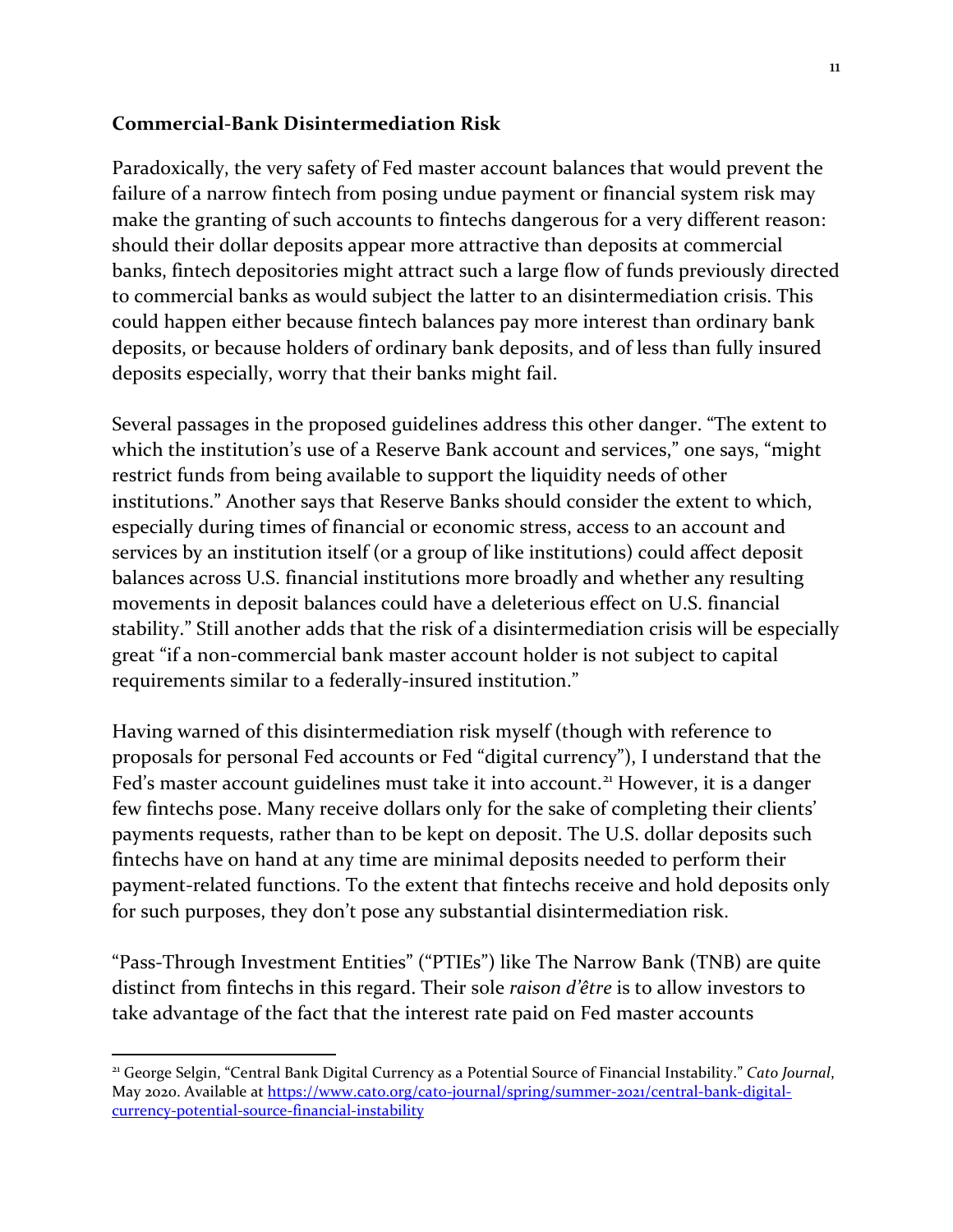sometimes exceeds the yield on other safe, short-term securities. PTIEs exist for the sole purpose of giving their clients (in TNB's case, mutual funds) direct access to that interest return, by accepting their deposits and investing them in Fed master account balances. Because they are a special case, PTIEs may well merit special scrutiny, or extra conditions, for master account approval. But it would be wrong to impose the same conditions on all fintech master account applicants.

Because it may not always be clear whether a master account applicant use its master account to offer pass-through investment services, the Reserve Bank's guidelines could stipulate that, to qualify for fast-lane treatment, master accounts applicants must agree to use their dollar assets for payment purposes only, and not as substitutes for commercial bank deposits. The Bank of England includes such a stipulation among its own conditions for granting a settlement account to a non-bank "Payment Service Provider" or PSP:

A settlement account is not a traditional commercial account. A settlement account is only used to settle the payment obligations arising from payment schemes which settle at the Bank. A non-bank PSP will still require commercial bank relationships in order to undertake its commercial banking needs including making other types of payments, financing and investments.<sup>[22](#page-11-0)</sup>

## **A Fintech Master Account "Fast Lane" and the OCC's Special Purpose Charter**

Besides its other advantages, the "fast lane" treatment I propose for "narrow" fintech master account applicants would be a natural complement to the OCC's actual and proposed special-purpose charters for "narrow" national banks.

Although several fintechs are operating with or have secured special purpose charters from state banking authorities, for many, such state charters are far from ideal, because their business models call for them to do business across the country, while state charters make this possible only if they secure separate money-transmission licenses from each of the states they wish to do business in. In contrast, a national charter granted by the OCC preempts state money transmission laws, automatically allowing its holder to serve clients in all 50 states. One fintech offering custodial services has secured an OCC national trust bank charter, while two others have had

<span id="page-11-0"></span><sup>&</sup>lt;sup>22</sup> It is worth noting that the amendments to SPDI charter rules recently proposed by Wyoming's Banking Division include the following clauses: "A special purpose depository institution shall not engage in a narrowly focused business model that involves taking deposits from institutional investors and investing all or substantially all of the proceeds in balances within the Federal Reserve System or similar means as a pass-through investment entity." Wyoming Department of Audit. (2021) "Notice of Intent to Adopt Rules." Available at<https://wyoleg.gov/arules/2012/rules/ARR21-013P.pdf>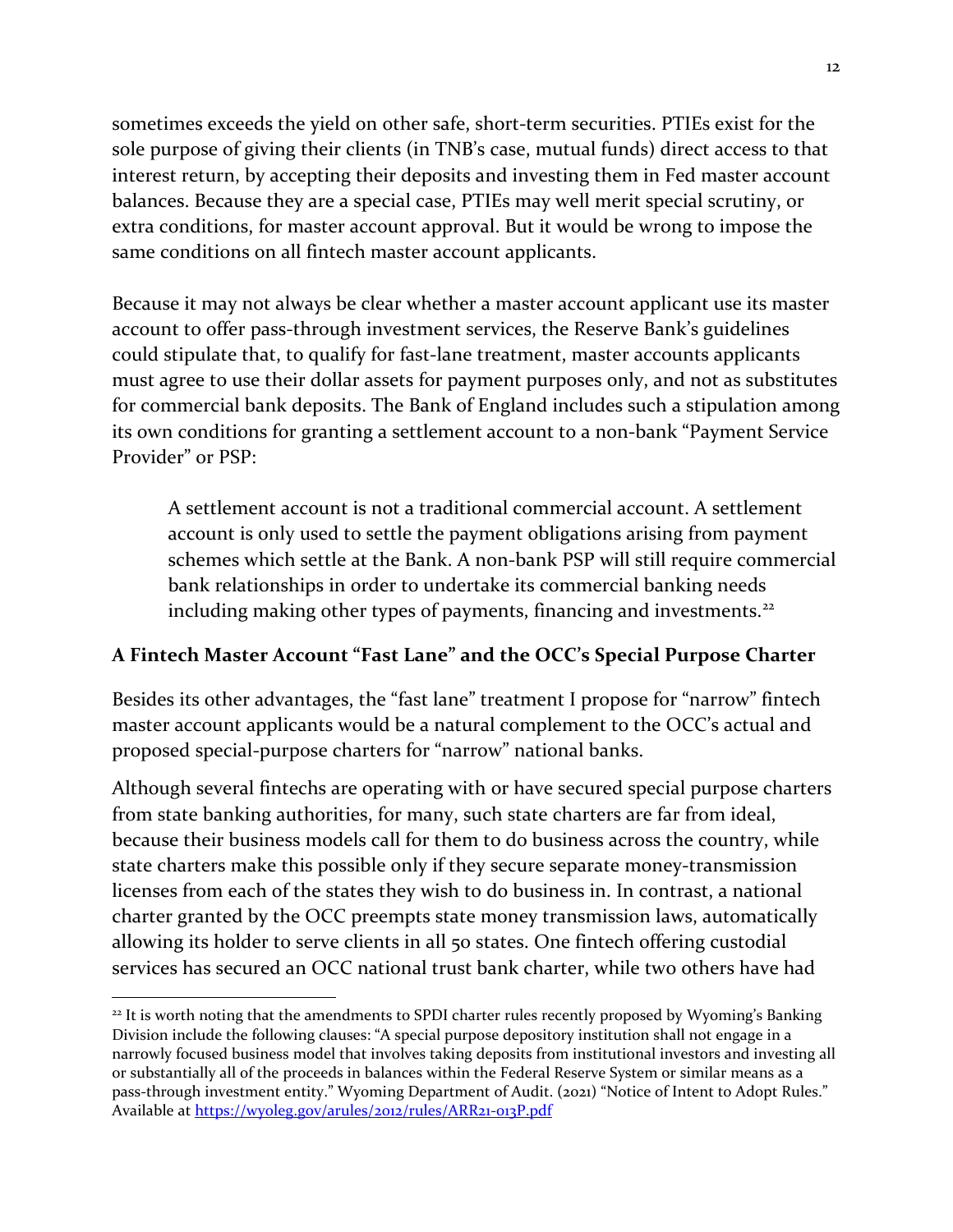their applications for such charters conditionally approved, but these cases are controversial.<sup>[23](#page-12-0)</sup> Otherwise, until quite recently, most other fintechs could only secure national charters by becoming full-service banks, and meeting all the regulatory burdens this entailed.

It was owing to its desire to have limited-purpose fintechs take advantage of its national charters that the OCC began accepting applications for what it calls "special purpose narrow bank" (SPNB) charters in 2018[.24](#page-12-1) According to its guidelines for evaluating these applications, its SPNB charters are only available to fintechs that "have nontraditional or limited business models, do not take deposits, and rely on funding sources different from those relied on by insured banks."[25](#page-12-2) While fintechs offering payment services can apply for the OCC's SPNB charter, its absolute prohibition of deposit taking makes it most suitable for fintech lenders. Last June then-Comptroller Brian Brooks announced that the OCC planned to create yet another special-purpose charter designed for fintechs offering payments services, which receive and hold clients' funds in anticipation of transferring them to others.

These OCC efforts have met with considerable resistance. The SPNB charter has for some time now been mired in litigation launched by New York's Department of Financial Services,<sup>[26](#page-12-3)</sup> while the payments charter, which state authorities have also criticized,<sup>[27](#page-12-4)</sup> remains a proposal only, which may or may not be pursued by the current

<span id="page-12-3"></span>[examination/responsible-innovation/comments/pub-special-purpose-nat-bank-charters-fintech.pdf](https://www.occ.gov/topics/supervision-and-examination/responsible-innovation/comments/pub-special-purpose-nat-bank-charters-fintech.pdf) <sup>26</sup> In Lacewell v. Office of the Comptroller of the Currency, New York's Department of Financial Services has challenged the OCC's SPNB charter, arguing that, because SPNBs do not combine deposit taking and lending, they do not qualify as banks, and the OCC therefor lacks authority to charter them. The case is now pending on appeal. In fact, the OCC has for some years given special charters to both credit card "banks" and trust companies that do not combine lending and deposit taking, and has promulgated its general authority to award charters to limited-purpose "banks" in a 2003 regulation. See 12 C.F.R. § 5.20(e)(1)(i). In "Modernizing the Bank Charter," Wharton School legal scholar David Zaring argues on the basis of these and other considerations, including the appropriateness of Chevron deference to the case, that the OCC's SPNB charter "should be deemed to be within the power of the Agency and a reasonable interpretation of its statutory authority. For contrary arguments, see the amicus brief for Lacewell v. OCC. David Zaring, "Modernizing the Bank Charter." *William & Mary Law Review,* Vol. 61, Issue 5, 2020. Available at [https://scholarship.law.wm.edu/cgi/viewcontent.cgi?article=3860&context=wmlr;](https://scholarship.law.wm.edu/cgi/viewcontent.cgi?article=3860&context=wmlr) Daniel Walfish, "Lacewell v. OCC." *Amicus Brief.* Available at

[https://projects.iq.harvard.edu/files/financialregulation/files/clean\\_50.pdf](https://projects.iq.harvard.edu/files/financialregulation/files/clean_50.pdf)

<span id="page-12-4"></span><sup>27</sup> Lucas Siegmund, "A Fintech Charter by Another Name." *The Regulatory Review,* November 2020. Available at<https://www.theregreview.org/2020/11/30/siegmund-fintech-charter-another-name/>

<span id="page-12-0"></span><sup>&</sup>lt;sup>23</sup> The charters are controversial because their holders do not necessarily plan to offer custodial services in a fiduciary capacity, as is the case for other national trust banks.

<span id="page-12-1"></span><sup>&</sup>lt;sup>24</sup> OCC, "OCC Begins Accepting National Bank Charter Applications from Financial Technology Companies." News Release, July 2018. Available at [https://www.occ.gov/news-issuances/news](https://www.occ.gov/news-issuances/news-releases/2018/nr-occ-2018-74.html)[releases/2018/nr-occ-2018-74.html](https://www.occ.gov/news-issuances/news-releases/2018/nr-occ-2018-74.html)

<span id="page-12-2"></span><sup>&</sup>lt;sup>25</sup> Office of the Comptroller of the Currency. (2016) "Exploring Special Purpose National Bank Charters for Fintech Companies." December 2016. Available a[t https://www.occ.gov/topics/supervision-and-](https://www.occ.gov/topics/supervision-and-examination/responsible-innovation/comments/pub-special-purpose-nat-bank-charters-fintech.pdf)